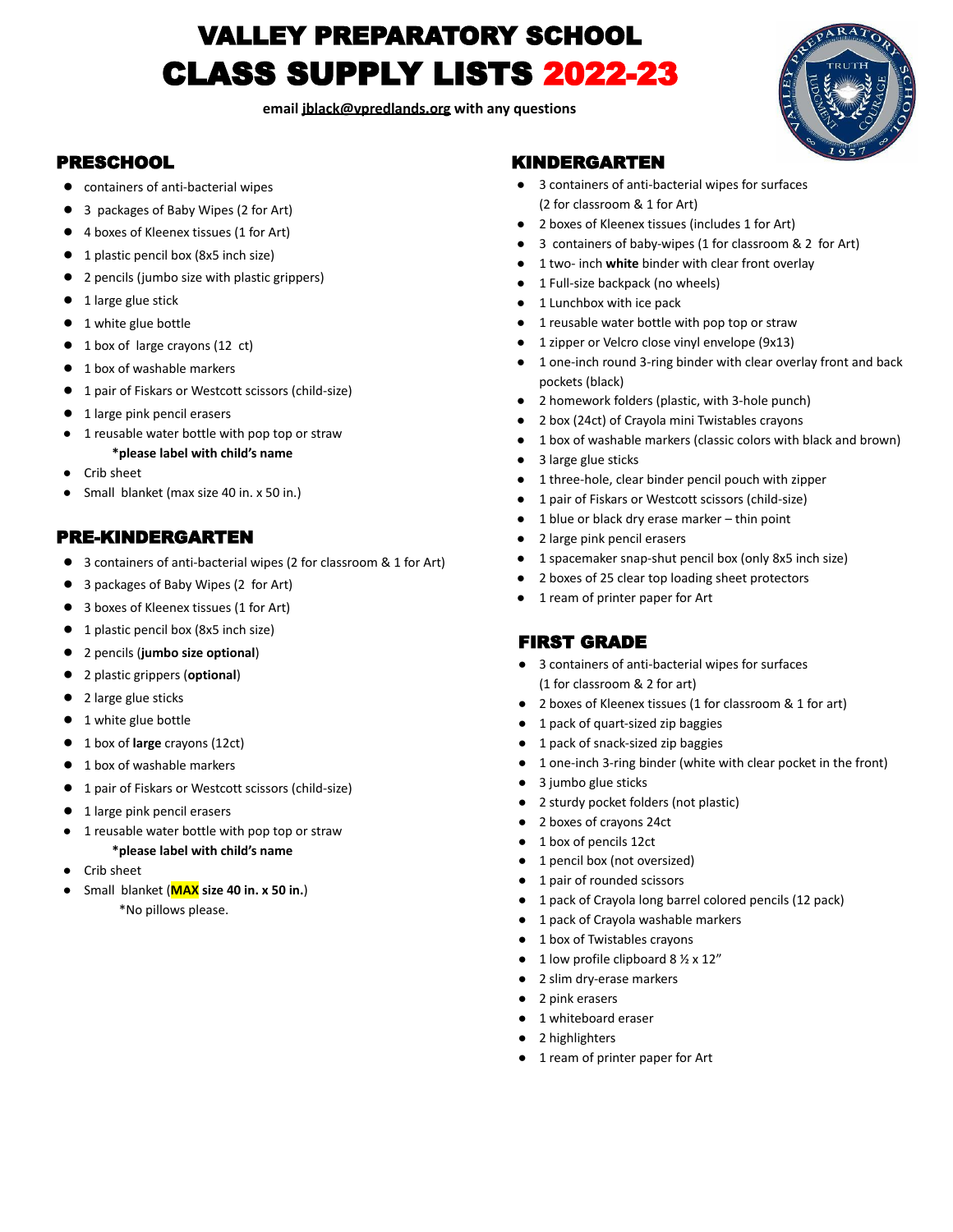## SECOND GRADE

- 3 containers of anti-bacterial wipes for Surfaces (2 for classroom & 1 for Art)
- 1 container of baby-wipes for Foreign Language
- 3 boxes of Kleenex tissues (2 for classroom & 1 for Art)
- 3 wireless composition books (wide ruled) 9 ¾ x 7 ½ (includes 1 for Foreign Language)
- 1 round ring economy vinyl view binder 1 1/2"
- $\bullet$  1 low profile clip board 8  $\frac{1}{2}$  X 12
- 1 pencil box (see-thru)  $8 \frac{1}{2} \times 5 \frac{1}{2} \times 2$  hinged-lid
- 24 Ticonderoga Woodcase pencils HB #2 yellow barrel
- 1 boxes of Twistables colored pencils (30 assorted colors)
- 1 box of Twistables crayons
- 4 clear application permanent glue sticks
- 8 Great Erase grip dry erase markers, **fine point**, **black only**
- **● 1** whiteboard eraser
- 1 ruler 12" and centimeters
- 1 pink pearl eraser, large 3-pack
- 2 reams of white printer paper (1 for classroom & 1 for Art)
- 1 pack of flash cards for addition facts 0-12- **For home use**
- 1 pack of flash cards for subtraction facts 0-12- **For home use**
- 1 pack of flash cards for multiplication facts 0-12- **For home use**
- 1 Kids 5" pointed scissors with microban protection
- 1 color ballpoint retractable pen (one pen with 4 colors)
- 2 pack of lined paper (3-hole punched) wide-ruled
- 1 binder pencil pouch clear 10 x 7 3/8
- 3 folders (twin pocket polypropylene portfolio WITH BINDER HOLES) **red, blue, green**
- 3 highlighters
- 1 pack of Crayola washable markers
- Corded headphones

## THIRD GRADE

- 4 containers of anti-bacterial wipes for surfaces (3 for classroom & 1 for Art)
- 2 boxes of Kleenex tissues (1 for classroom & 1 for Art)
- 1 composition book for journaling (for music)
- 1 pack of #2 pencils
- 1 full ream of white printer paper
- 1 large package of wide ruled notebook paper
- 4 highlighters (different colors)
- 1 pack of Twistables colored pencils (18 or more colors)
- 1 pack of washable markers classic colors
- 3 whiteboard markers and eraser
- 1 scissors
- 3 jumbo glue sticks
- 2 pink erasers
- 1 ruler 12" and centimeters
- 1 pencil box
- 1 **heavy duty** three-ring binder 2"
- 1 set of tabbed dividers (for the binder) at least 8 pieces
- 1 two-pocket folder (without center binder clips)
- 1 composition book for Foreign Language (for new students only)
- $\bullet$  1 low-profile clipboard 8  $\frac{1}{2} \times 12''$
- 1 headphone or earbuds for laptop
- 1 ream of printer paper for Art

# FOURTH GRADE

- 3 containers of anti-bacterial wipes for surfaces (2 for classroom, 1 for Art)
- 3 boxes of Kleenex tissues (2 for classroom, 1 for Art)
- 1 composition book for journaling (for music)
- 1 container of baby-wipes for Foreign Language
- 1 box of quart-sized zip lock bags
- 1 pack of #2 pencils
- 1 red pen
- 2 pink erasers
- 1 twelve-inch ruler with centimeter markings
- 1 scissors
- 2 glue sticks
- 1 pack of colored pencils optional
- 1 pack of colored markers
- 6 highlighters (6 different colors)
- 1 **large** pencil box
- 1 pack of post-it notes (any color)
- 5 two-pocket folders (labeled "Work in Progress"; "Writing"; "Science"; "Social Studies"; "Reading")
- 1 three-ring binder (1 inch) to be kept at school (This is your Portfolio.)
- 1 three-ring binder (3 inch) with dividers labeled: HW, Language Arts, Reading, Math, Science, Social Studies, Other
- 1 headphones or ear-buds for laptop to be kept at school
- I pack of wide-ruled paper (to share) \*
- 2 reams of printer paper (1 for classroom & 1 for Art)
- **Island of the Blue Dolphins** by Scott O'Dell
- Zia by Scott O'Dell
- *By the Great Horn Spoon* by Sid Fleishman

# FIFTH GRADE

- A (sturdy) 5 subject notebook
- 1-3-inch binder with vinyl view front (*no zippered binders*)
- Binder dividers: 1 package of 10 or 2 packages of 5
- 2 ruler length pencil boxes
- 3 containers of anti-bacterial wipes for surfaces (1 for classroom & 2 for Art)
- 3 boxes of Kleenex tissues (2 for classroom & 1 for Art)
- 1-3-inch binder with vinyl view front (*no zippered binders*)
- 3 packages wide-ruled binder paper
- 2 packages of sticky notes
- 2 boxes pencils
- 1 -5 pack of highlighters
- 4 black *Sharpie* pens
- 4 black *Flair* pens
- 1 Markers, 12 color pack
- $\bullet$  1 24 pack of colored pencils

● 1 headphones or ear-buds for laptop ● 1 ream of printer paper for Art

● 1 composition book for journaling (for music)

- $\bullet$  1 12-inch ruler
- 2 large glue sticks
- $2$  erasers
- 1 small sticky flags
- 1 pair scissors
- durable white board
- 4 whiteboard pens whiteboard eraser